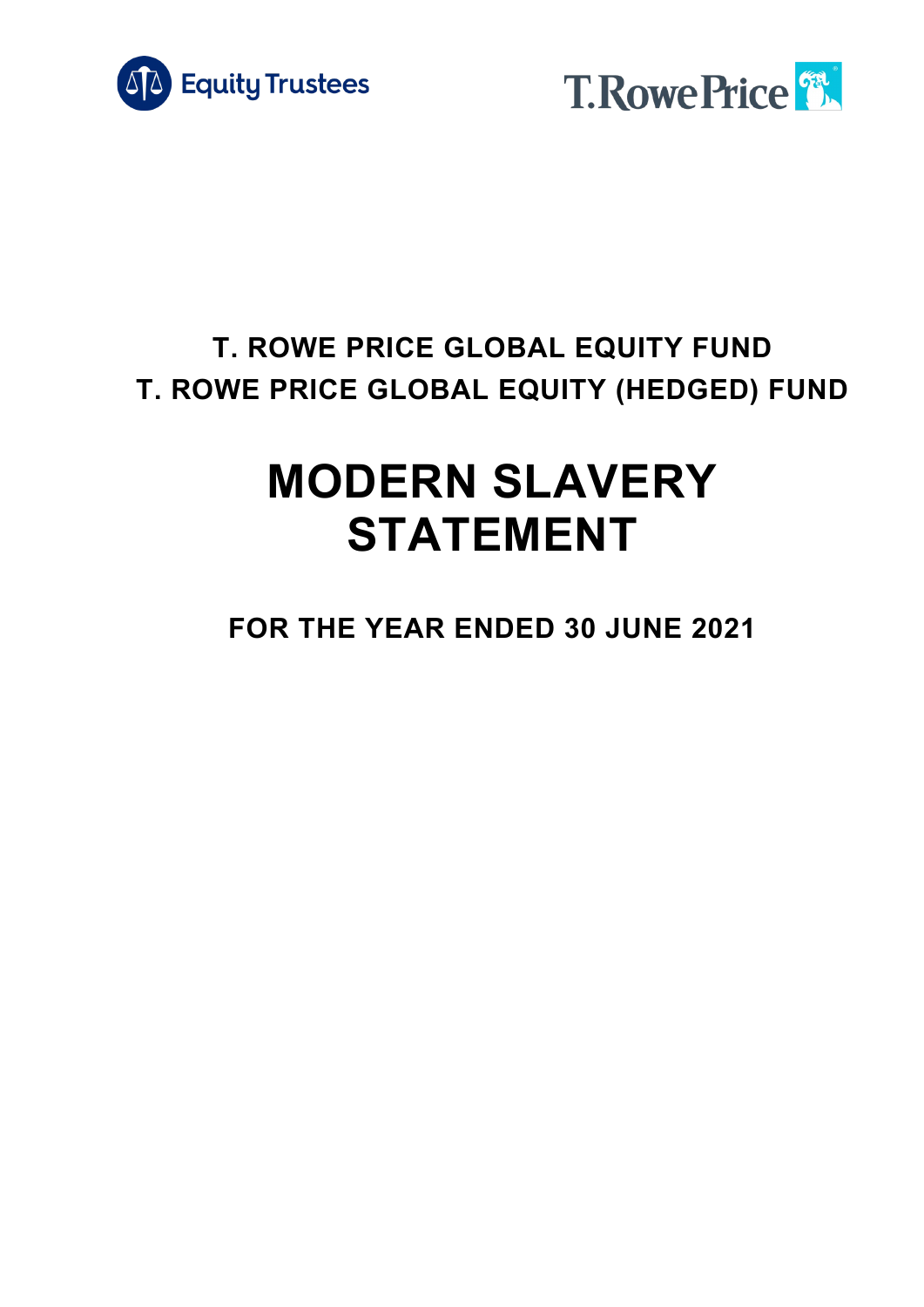



## **Table of Contents**

| 1.  |                                                                                             |  |
|-----|---------------------------------------------------------------------------------------------|--|
| 2.  |                                                                                             |  |
|     |                                                                                             |  |
|     |                                                                                             |  |
|     |                                                                                             |  |
| 3.  |                                                                                             |  |
| 3.1 |                                                                                             |  |
| 3.2 |                                                                                             |  |
| 4.  | Risks of modern slavery practices in operations and supply chains of the Reporting Entity 4 |  |
| 5.  |                                                                                             |  |
| 5.1 |                                                                                             |  |
| 5.2 |                                                                                             |  |
| 6.  | How the Reporting Entity and ETL assess the effectiveness of actions to assess and address  |  |
| 7.  |                                                                                             |  |
| 8.  |                                                                                             |  |
| 9.  |                                                                                             |  |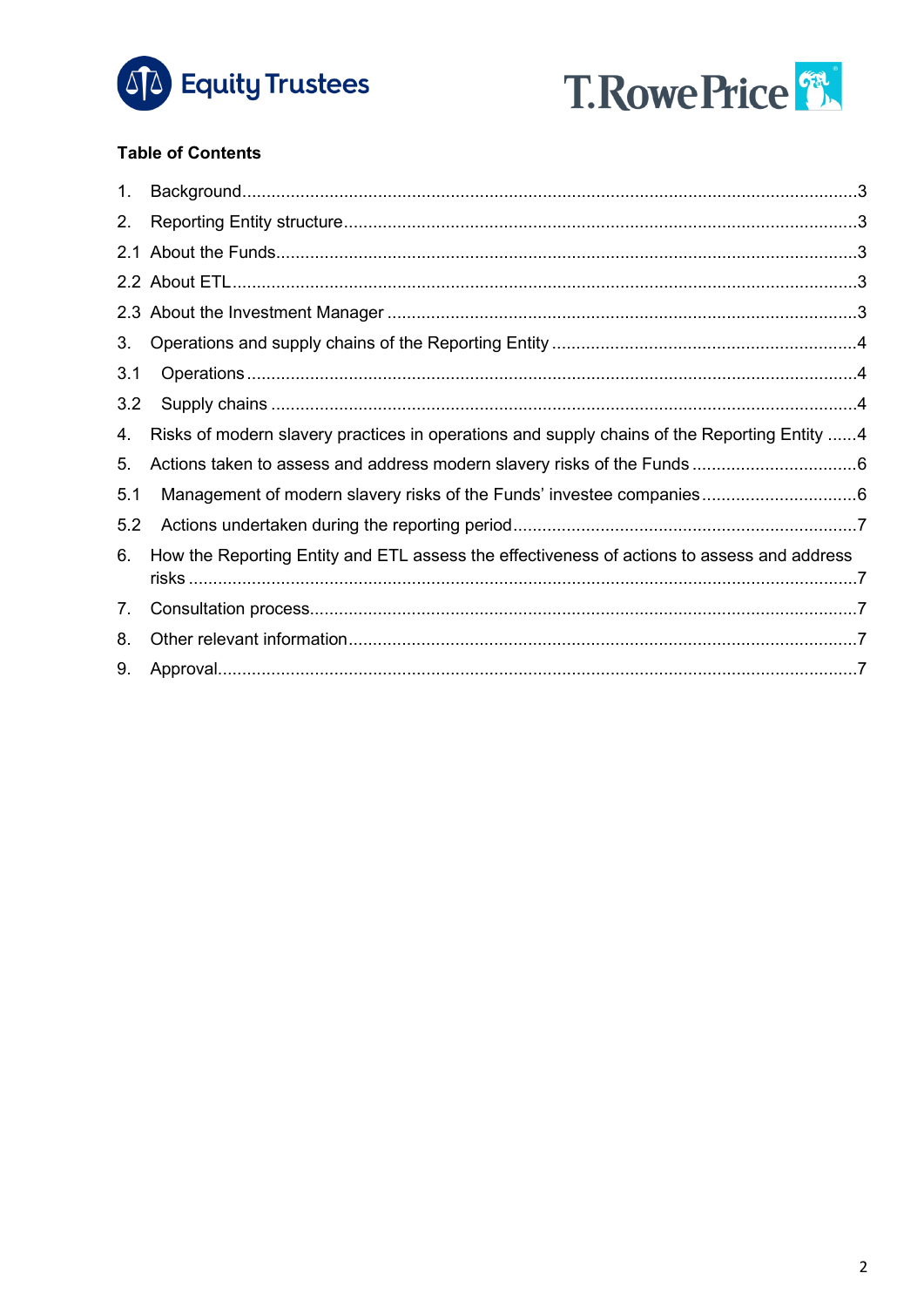



# <span id="page-2-0"></span>**1. Background**

This document is a joint modern slavery statement ('**Statement**') made pursuant to section 14 of the *Modern Slavery Act 2018 (Cth)* (the '**Act**') in respect of the financial year ended 30 June 2021 (the '**Reporting Period'**) in relation to:

- T. Rowe Price Global Equity Fund (ARSN 121 250 691, ABN 80 751 391 290); and
- T. Rowe Price Global Equity (Hedged) Fund (ARSN 153 990 044, ABN 29 351 208 244).

(collectively, the '**Funds**'), each a 'Reporting Entity' under the Act.

The Statement is issued by Equity Trustees Limited ABN 46 004 031 298 ('**ETL'** or **'Responsible Entity'**) in its capacity as the responsible entity of each of the Reporting Entities in accordance with the Act and has been approved by the Board of ETL as their principal governing body.

This Statement discloses the commitment and steps taken in identifying and addressing modern slavery risks within the business and supply chain of the Funds, which includes the activities implemented by ETL and T. Rowe Price Australia Limited (**'Investment Manager'**).

This is the first statement for the T. Rowe Price Global Equity (Hedged) Fund and the second for the T. Rowe Price Global Equity Fund.

# <span id="page-2-1"></span>**2. Reporting Entity structure**

#### <span id="page-2-2"></span>**2.1 About the Funds**

The Funds are registered managed investment schemes. Its investors may include both retail and wholesale clients.

The Board of ETL govern the operations of the Funds. The investments and investment strategy of the Funds are managed by the Investment Manager pursuant to an investment management agreement between ETL and the Investment Manager.

The business activities of the Funds are conducted in accordance with high levels of ethical and professional standards and in accordance with relevant laws in Australia.

### <span id="page-2-3"></span>**2.2 About ETL**

ETL is a wholly owned subsidiary of EQT Holdings Ltd which is a diversified financial services company publicly listed on the Australian Securities Exchange (ASX: EQT). ETL holds an Australian Financial Services Licence (**'AFSL'**) no. 240975. It acts as a trustee and responsible entity for a range of managed investment schemes and unit trusts including the Funds. ETL's registered office is located at Level 1, 575 Bourke Street, Melbourne, VIC 3000, Australia.

#### <span id="page-2-4"></span>**2.3 About the Investment Manager**

The Investment Manager, ABN 13 620 668 895, AFSL 503741, is a subsidiary of the Baltimore-based T. Rowe Price Group, Inc. ("**T. Rowe Price**") which is a global investment management organization. T. Rowe Price provides a broad array of mutual funds, sub-advisory services and separate account management for individual and institutional investors, retirement plans and financial intermediaries.

T. Rowe Price has operations in 17 offices located in North America, Europe and Asia Pacific region. The Investment Manager's registered office is located at Level 50, Governor Phillip Tower, 1 Farrer Place, Sydney NSW 2000 and has 50 employees as at 30 June 2021.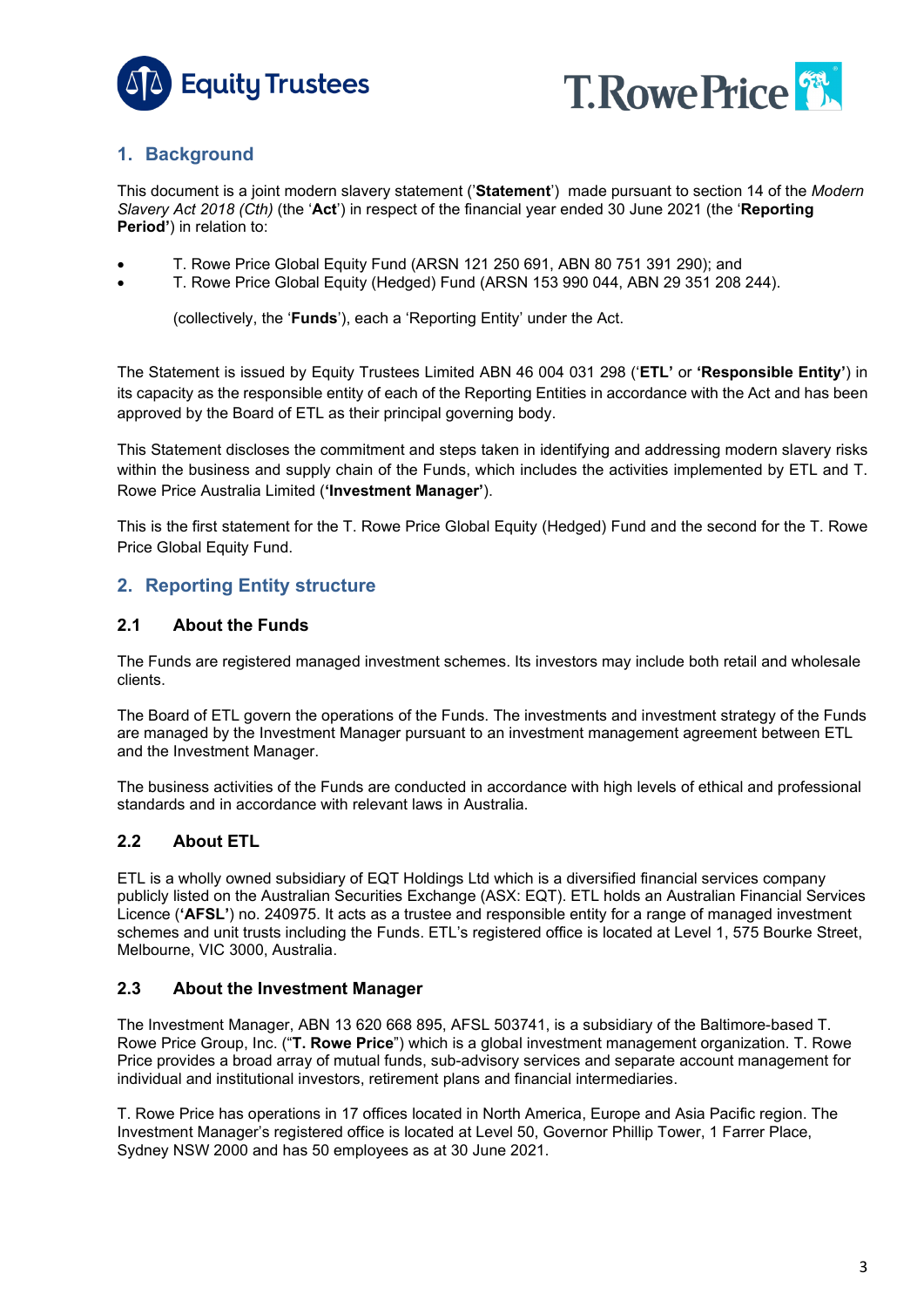



The Investment Manager is anticipating that it will be required to report under the Act for the year ending 31 December 2021 and as a result, is undertaking measures to address and limit modern slavery risks within the Investment Manager's operations and supply chains in line with the Act.

# <span id="page-3-0"></span>**3. Operations and supply chains of the Reporting Entity**

#### <span id="page-3-1"></span>**3.1 Operations**

The Funds' primary operation is the investment of its assets in securities of companies.

The Funds' investment objective is to provide long-term capital appreciation by investing primarily in a portfolio of securities of companies which are traded, listed or due to be listed, on recognised exchanges and/or markets throughout the world (including those of developing countries).

Specifically for the T. Rowe Price Global (Hedged) Fund, the Investment Manager will also seek, where material and to the extent reasonable, to reduce the Fund's exposure to the fluctuation between its currency of denomination (i.e. AUD) and the currencies of its investment through the use of various techniques including the use of derivatives such as forward currency contracts, currency options and futures.

The Investment Manager leverages the proprietary fundamental research and analysis performed by T. Rowe Price's integrated worldwide network of more than 400 equity investment professionals to identify highly recommended companies.

The Investment Manager also forms part of the Funds' supply chain and are listed on the Funds' website here [\(https://www.eqt.com.au/insto\)](https://www.eqt.com.au/corporates-and-fund-managers/fund-managers/institutional-funds/institutional).

#### <span id="page-3-2"></span>**3.2 Supply chains**

In addition to the Investment Manager, the Funds' supply chains involve custody and administration of assets and also several support functions including marketing and communication, governance, risk and compliance services and human resources. ETL has entered into agreements with each of its service providers which govern the nature, scope and terms of the services provided. ETL follows internal policies and procedures in relation to the selection of service providers.

Service providers are typically selected after a due diligence (financial & operational) process which includes risk assessments such as modern slavery risk assessment and thorough reviews with internal subject matter experts.

Administration, custody and registry service providers are the key service providers of the Funds besides the Investment Manager.

Administration and custody of the Funds' assets are provided by JPMorgan Chase Bank N.A. which has operations in Australia and elsewhere including North America, Europe and Asia, as part of a global group of companies.

Unit registry of the Funds is provided by Link Group which has operations in Australia, New Zealand, Philippines, Papua New Guinea, Hong Kong, India, United Arab Emirates, South Africa, Italy, the Netherlands, Germany, France, Ireland, Luxembourg and the United Kingdom. The majority of the Link Group workforce is based in the United Kingdom, Ireland and Australia.

#### <span id="page-3-3"></span>**4. Risks of modern slavery practices in operations and supply chains of the Reporting Entity**

ETL acknowledges that the following risk indicators suggest that modern slavery may exist in the Funds' operations and supply chains:

• **Sector and industry risk:** Certain sectors and industries may have higher modern slavery risks because of their characteristics, products and processes.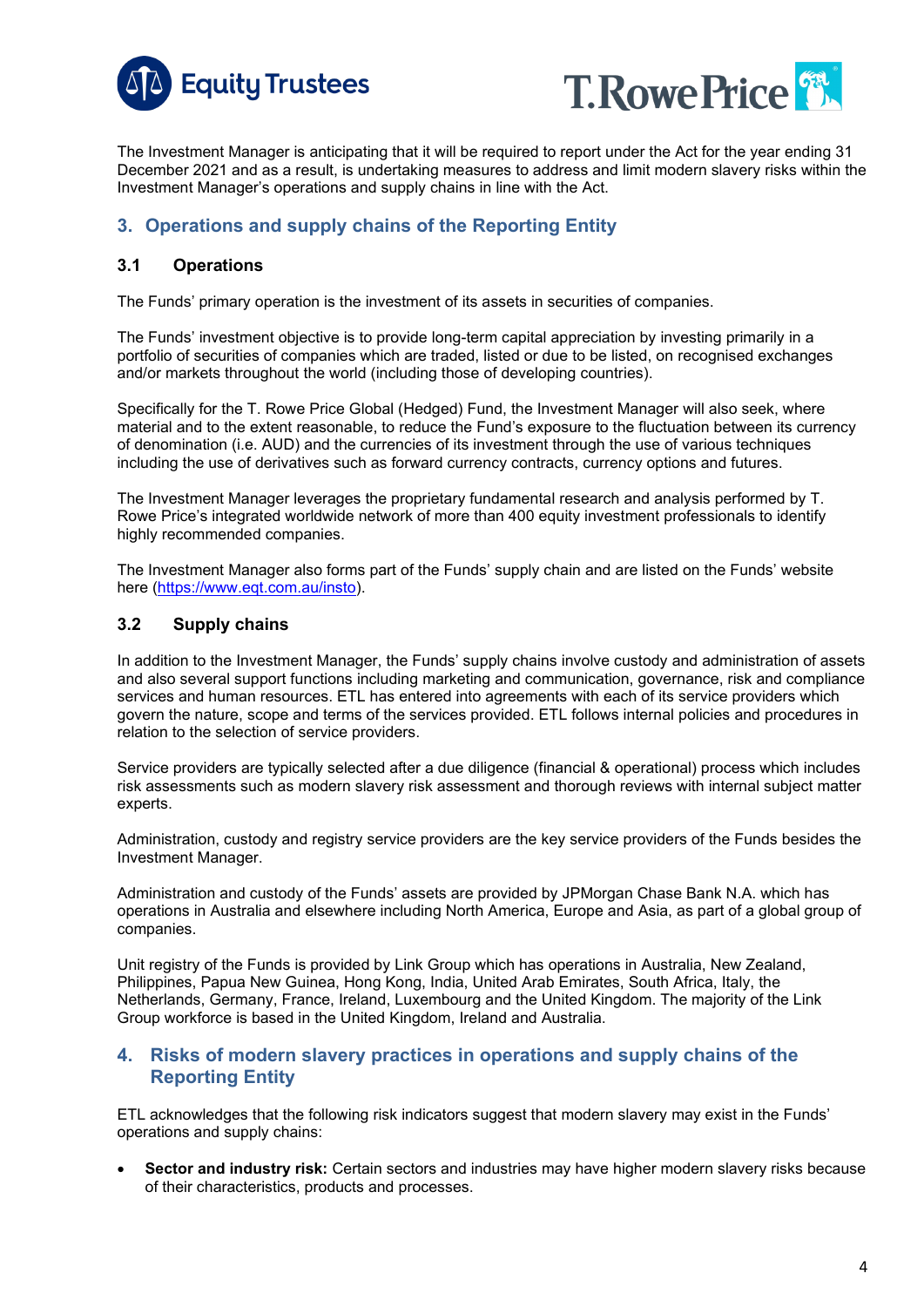



Indicators of this type of risk include the use of unskilled, temporary, foreign or seasonal labour, use of short-term contracts and outsourcing and use of workers to carry out functions which are not immediately visible (i.e. at night time) for example, security and cleaning.

In respect of the Funds, based on sectors identified using the Responsible Investment Association Australasia Investor Toolkit and the Australian Council of Superannuation Investors Modern Slavery Risks, Rights and Responsibilities: A guide for Companies and Investors and the Responsible Sourcing Tool, we have identified the following sectors and industries that may exhibit modern slavery risk:

- o Agriculture and fishing;
- o Apparel;
- o Construction and building materials;
- o Electronics manufacturing and electronics recycling;
- o Financial services;
- o Food and beverage;
- o Healthcare;
- o Hospitality; and
- o Transport and warehousing.

The Funds have investments across multiple sectors and industries which includes those mentioned above. However, the Investment Manager currently does not intend for the Funds to invest in or hold any securities of companies in the tobacco industry (as per Global Industry Classification Standard).

• **Product and services risk:** Certain products and services may have higher modern slavery risks because of the way they are produced, provided or used.

We have not identified any significant areas of product and services risk in the Funds' operations or supply chains.

• **Geographic risk:** Some countries may have higher risk of modern slavery, including due to poor governance, weak rule of law, conflict, migration flows and socio-economic factors.

The Funds' investable universe includes 6 countries that are listed in the Global Slavery Index 2018[1](#page-4-0), namely Greece, Malaysia, Nigeria, Philippines, Thailand and Turkey. However, as at 30 June 2021, the Funds' portfolio only has exposure to Nigeria (0.1%) and Philippines (1.3%).

The investment universe is based on the securities within the Funds' benchmarks, being MSCI All Country World Index ex-Australia for T. Rowe Price Global Equity Fund and MSCI All Country World Index ex-Australia (Hedged). The country allocation for each of the Funds is generally ±10% relative to the benchmark  $(\pm 20\%$  for the U.S.).

We have not identified any other significant areas of geographic risk in the Funds' direct operations and supply chain.

• **Entity risks:** An entity may have modern slavery risks because of poor governance structures, a record of treating workers poorly or a track record of human rights violations. We have not identified any significant areas of entity risk in the Funds' operations and suppliers.

<span id="page-4-0"></span> $1$  Top 50 of the Global Slavery Index 2018 – Estimated prevalence of modern slavery by country – Table 4; page 178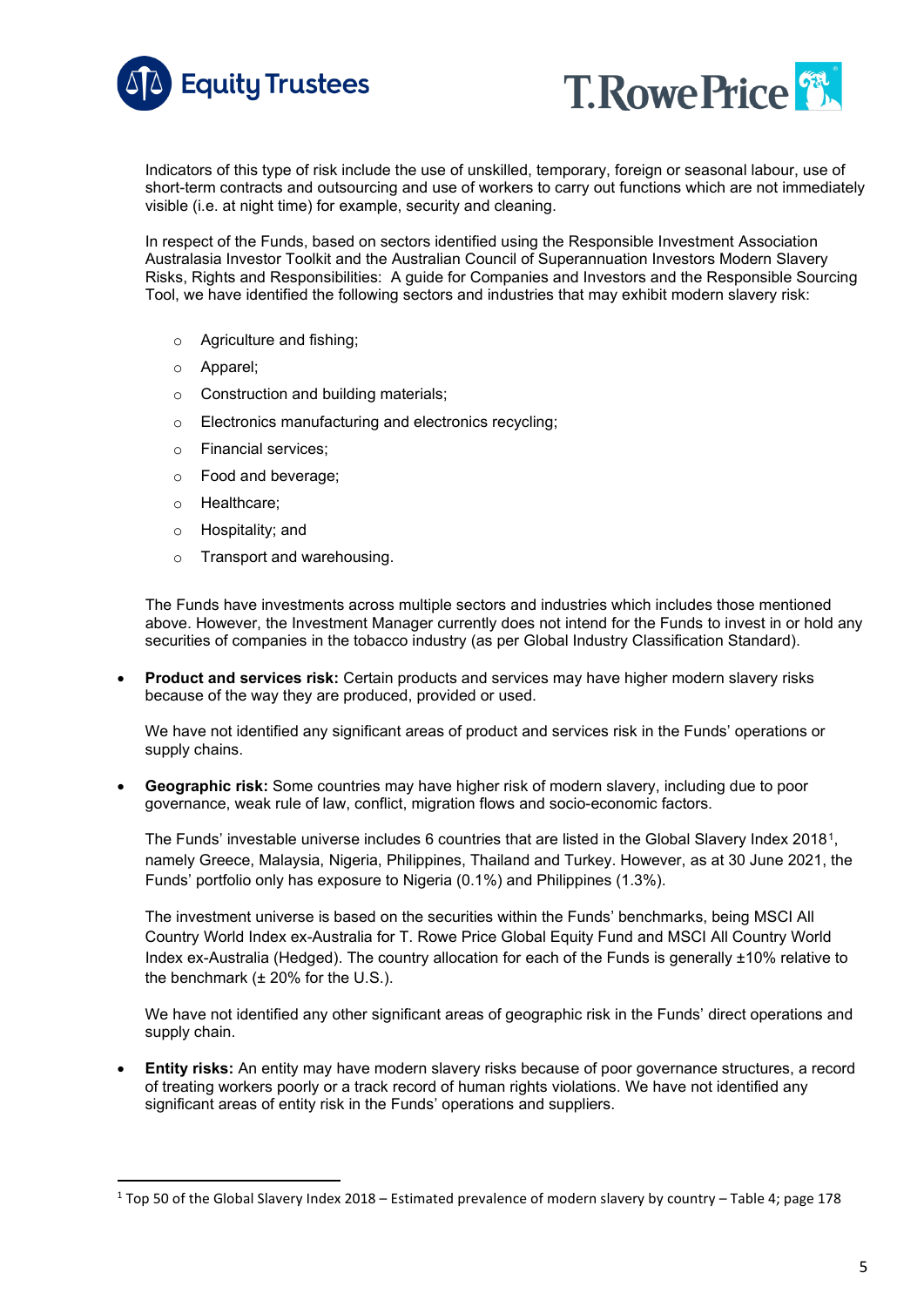



In respect of the operations of the Funds, the Investment Manager does pro-actively and systematically screen companies to determine if they have been involved in controversies, including those related to modern slavery. These factors are components of investment decision-making and are integrated into the Funds' investment process

Overall, while ETL believes the risk of modern slavery in the Funds' operations and supply chains is low, it is very difficult to assess this risk in the operations and supply chains of the Fund.

#### <span id="page-5-0"></span>**5. Actions taken to assess and address modern slavery risks of the Funds**

#### <span id="page-5-1"></span>**5.1 Management of modern slavery risks of the Funds' investee companies**

The Investment Manager considers human rights and modern slavery issues in their investment process for the Funds which includes screening, engagement and integration.

The ESG integration process systematically screens the Funds' investments on the topics of modern slavery and human rights abuses. Specifically, T. Rowe Price's proprietary Responsible Investing Indicator Model ("**RIIM**") includes a number of metrics related to management and targets around this issue as well as controversy screening (as seen in the diagram below).

| RIIM<br><b>INDICATOR</b> | - Not Material         | ● No/Few Flags ■ Medium Flags ▲ High Flags                                                                                                                             |                                                                                                                                                                                      |
|--------------------------|------------------------|------------------------------------------------------------------------------------------------------------------------------------------------------------------------|--------------------------------------------------------------------------------------------------------------------------------------------------------------------------------------|
| <b>Environment</b>       | Operations             | Supply chain (environment)<br>Raw materials<br>Energy and emissions<br>Land use<br>Water use<br>Waste<br>General operations                                            | <b>Examples of Human Rights Factors</b>                                                                                                                                              |
|                          | <b>• End Product</b>   | Product sustainability<br>Products and services environmental incidents                                                                                                | <b>Captured in RIIM</b>                                                                                                                                                              |
|                          | <b>• Human Capital</b> | Supply chain (social)<br>Employee safety and treatment<br>Evidence of meritocracy                                                                                      | Scope of supply chain standards; Presence of conflicts minerals program;<br>Supplier social certifications; Supply chain controversies<br>Employee treatment and labor controversies |
| <b>Social</b>            | • Society              | Society and community relations                                                                                                                                        | Human rights-related controversies                                                                                                                                                   |
|                          | <b>End Product</b>     | Product sustainability<br>Product impact on human health and society<br>Product quality and customer incidents                                                         | Sales of weapons in controversial circumstances                                                                                                                                      |
| Ethics                   |                        | <b>Business ethics</b><br>Bribery and corruption<br>Lobbying and public policy<br>Accounting and taxation<br>Board and management conduct<br><b>ESG</b> accountability | Global Compact signatory                                                                                                                                                             |
|                          |                        | Data and privacy incidents                                                                                                                                             |                                                                                                                                                                                      |

For illustrative purposes only

The RIIM analysis covers over 15,000 corporate securities and analysts and portfolio managers have ready access to this data ahead of making any investment decisions. Additionally, T. Rowe Price's Responsible Investing team conducts quarterly portfolio reviews using their RIIM analysis and would highlight any issues around mismanagement and/or controversies related to human rights and modern slavery during these portfolio reviews.

Responsibility for integrating ESG factors, such as modern slavery and human rights, as appropriate to their strategy, lies with T. Rowe Price's research analysts and portfolio managers. The Directors of Research for equity and fixed income of T. Rowe Price have oversight over investment analysts and how they implement ESG factors in their investment process.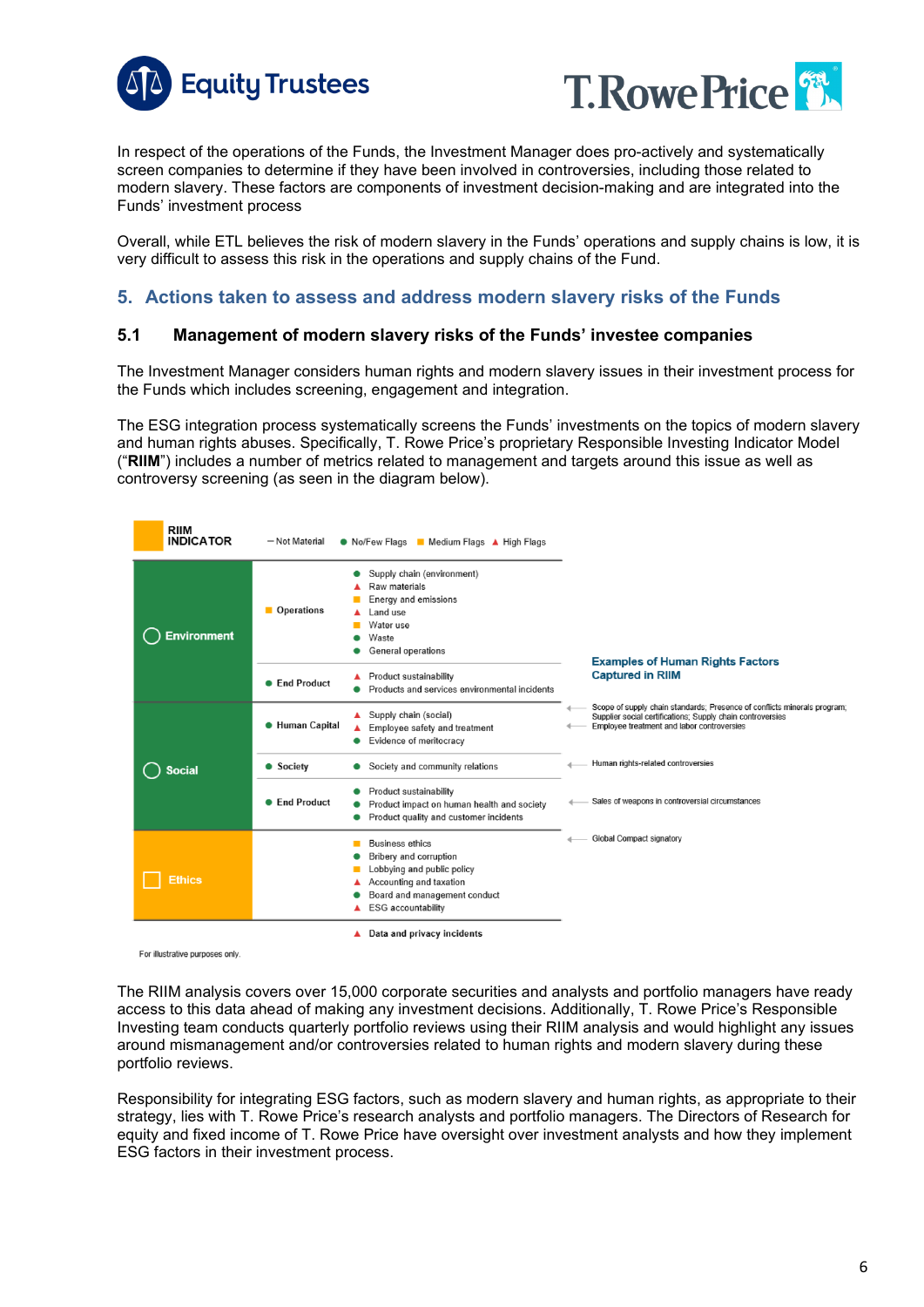



T, Rowe Price maintains a regular dialogue with the management teams of investee companies represented across the investment portfolios including that of the Funds. Through such regular dialogues, T. Rowe Price engages with companies in a variety of different contexts with a focus on learning about, influencing or exchanging perspectives on environmental practices, corporate governance or social issues affecting the investee company's business.

#### <span id="page-6-0"></span>**5.2 Actions undertaken during the reporting period**

ETL is committed to continuously improving awareness and response to the risk of modern slavery in the Funds' operations and supply chains. We have undertaken the following actions during the reporting period:

- providing regular modern slavery training to ETL's Directors with awareness of relevant regulatory requirements and understanding of modern slavery risks;
- screening new and existing suppliers for modern slavery risks; and
- reviewing the requirements of any regulations and guidance issued in connection with the Act and incorporating an effective response within the Funds' risk management framework.

#### <span id="page-6-1"></span>**6. How the Reporting Entity and ETL assess the effectiveness of actions to assess and address risks**

ETL will provide its Board of Directors with an annual assessment on the implementation and effectiveness of actions to ensure the obligations within this Statement are met. The ETL Board shall consider the effectiveness of the measures as set out above and have the authority to make amendments to this Statement as it sees fit.

#### <span id="page-6-2"></span>**7. Consultation process**

There are no subsidiaries or entities owned or controlled by the Fund, which is a unit trust.

ETL, as the responsible entity of the Fund, is responsible for holding the assets of the Fund, issuing interests in the Funds to investors and entering into agreements on behalf of the Fund.

The Investment Manager is appointed by ETL under an Investment Management Agreement. The role of the Investment Manager is to make investment decisions regarding the assets of the Fund. For clarity, the Investment Manager is not owned or controlled by ETL.

ETL has, after consulting with the Investment Manager, identified, considered and addressed modern slavery risks set out in this Statement. The final Statement was presented to the ETL Board for review and approval.

#### <span id="page-6-3"></span>**8. Other relevant information**

No other relevant information for this reporting period.

#### <span id="page-6-4"></span>**9. Approval**

This Statement was approved and signed by Philip Gentry on behalf of the Board of Directors of ETL, the responsible entity of the Reporting Entities, on 23 December 2021.

Philip Gentry **Chair** Date: 23 December 2021.